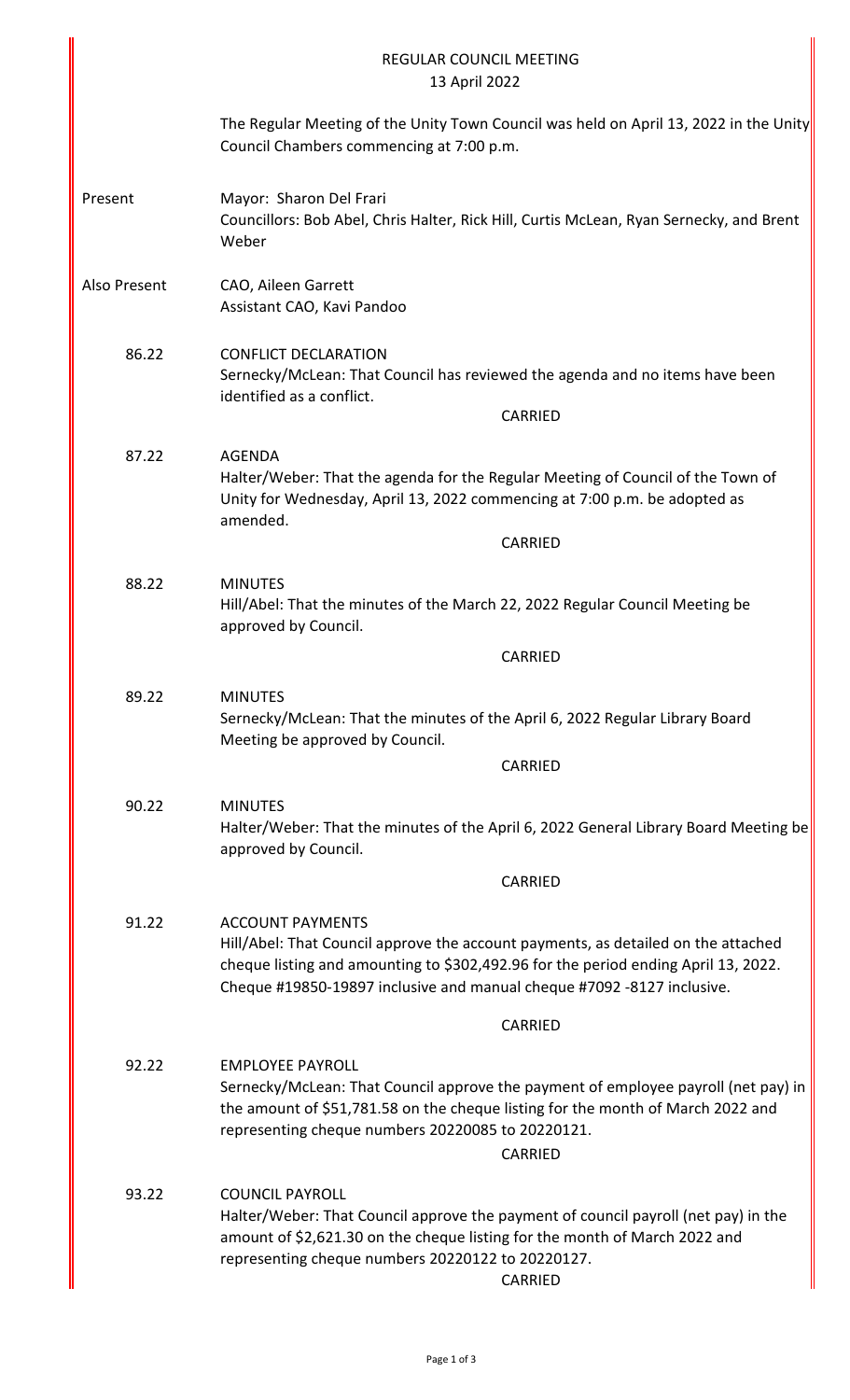| 94.22  | LETTER OF RESIGNATION<br>Hill/Abel: That Council accept with regret the letter of resignation submitted by<br>Director of Culture, Parks & Recreation, Nicole Headrick effective April 15, 2022.<br><b>CARRIED</b>                                                                                                                                                                                                                                      |
|--------|---------------------------------------------------------------------------------------------------------------------------------------------------------------------------------------------------------------------------------------------------------------------------------------------------------------------------------------------------------------------------------------------------------------------------------------------------------|
| 95.22  | LETTER FROM UNITY CURLING CLUB COMMITTEE<br>Sernecky/McLean: That Council acknowledge the letter from Unity Curling Club<br><b>CARRIED</b>                                                                                                                                                                                                                                                                                                              |
| 96.22  | LETTER FROM LORAAS<br>Halter/Weber: That Council acknowledge the letter from Loraas Environmental.<br><b>CARRIED</b>                                                                                                                                                                                                                                                                                                                                    |
|        | LORAAS ENVIRONMENTAL REVISED SERVICE AGREEMENT<br>That the Town of Unity rescinds the 10 year (2023-2033) Residential Service<br>Agreement with Loraas Environmental and enter into the new proposed 2 year<br>contract (2023-2025). Further discussion to follow.<br><b>TABLED</b>                                                                                                                                                                     |
| 97.22  | <b>LEASE AGREEMENT</b><br>Hill/Abel: That the Town of Unity enter into a 2 year Lease Agreement with Brad<br>Sperle for Airport Hangar Number 2.<br><b>CARRIED</b>                                                                                                                                                                                                                                                                                      |
| 98.22  | <b>LEASE AGREEMENT</b><br>Sernecky/McLean: That the Town of Unity enter into a 2 year Lease Agreement with<br>Alton Irons for Airport Hangar Number 9.<br><b>CARRIED</b>                                                                                                                                                                                                                                                                                |
| 99.22  | LETTER OF ENGAGEMENT<br>Halter/Weber: That Council approve the 2021 Audit Letter of Engagement received<br>from HRO.<br><b>CARRIED</b>                                                                                                                                                                                                                                                                                                                  |
|        | <b>RECOMMENDATION</b><br>It is recommended that the Town of Unity Council discuss and decide on one of the<br>following in regards to the intersection of 2nd Avenue West and 2nd Street West:                                                                                                                                                                                                                                                          |
|        | 1- Approve the installation of 4 Stop Signs at this intersection to create a 4 way stop<br>intersection                                                                                                                                                                                                                                                                                                                                                 |
|        | 2- Approve the installation of 2 Stop Signs at this intersection to control north and<br>south bound traffic                                                                                                                                                                                                                                                                                                                                            |
|        | 3- Approve the installation of 2 Yield Signs at this intersection to control north and<br>south bound traffic                                                                                                                                                                                                                                                                                                                                           |
|        | 4- Take no further action<br><b>TABLED</b>                                                                                                                                                                                                                                                                                                                                                                                                              |
| 100.22 | <b>RECOMMENDATION</b><br>Hill/Abel: That it is recommended that Council approve The Royal Canadian Legion's<br>letter request from January 14th, 2022 and provide confirmation in writing that it has<br>been approved. That this park (green space) will in fact be named in Si Campbell's<br>honour. The Legion has funding set aside with intentions of ordering a plaque or<br>monument type podium with inscription in his name.<br><b>CARRIED</b> |